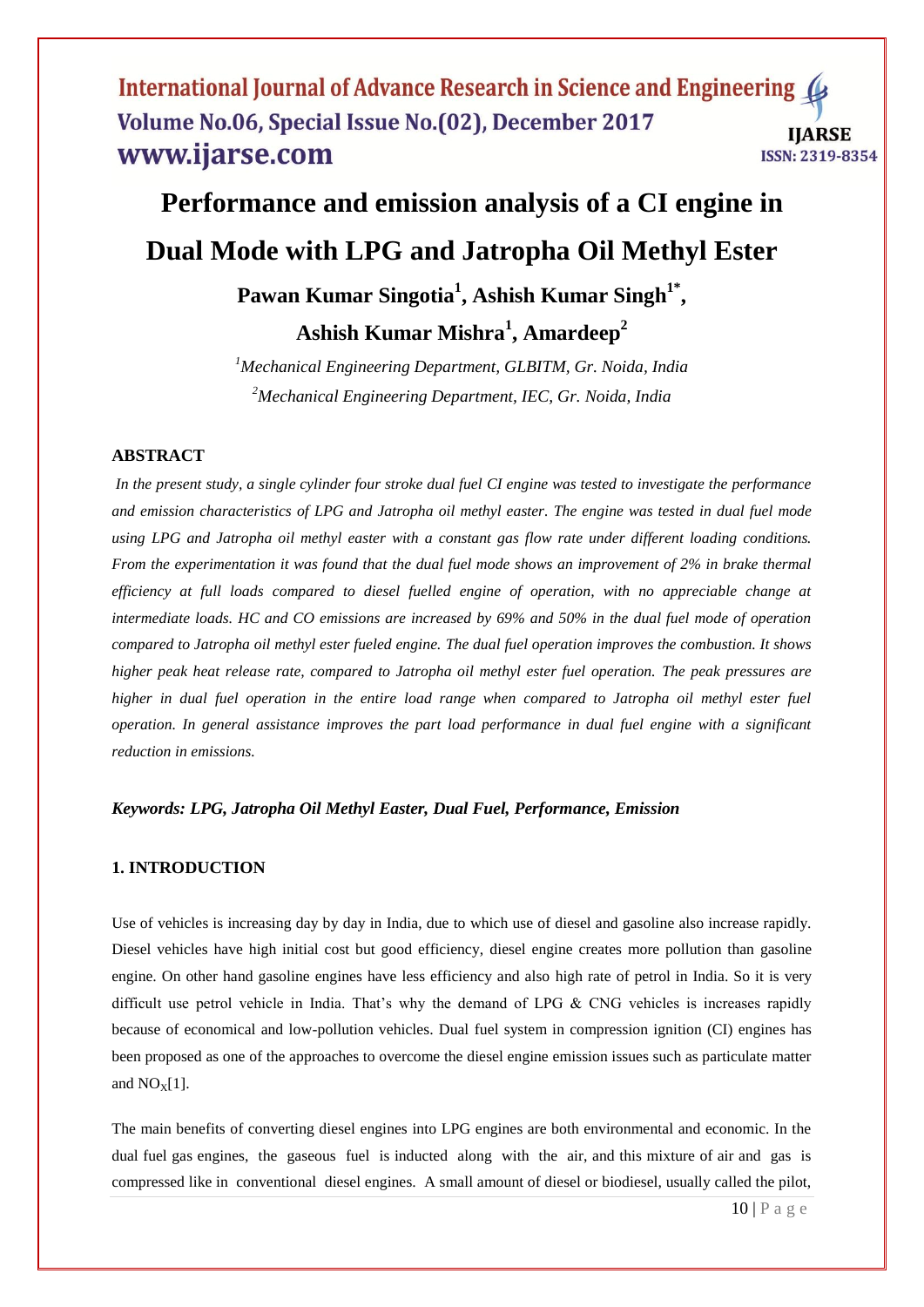is sprayed near the end of the compression stroke to initiate the combustion of the inducted gas air mixture as in diesel engines [2]. With low load condition, the dual fuel engine gives significant reduction in oxides of nitrogen emission, smoke density, and also improves brake thermal efficiency. The combustion of pilot Jatropha oil methyl ester leads to flame propagation and combustion of the gaseous fuel. The engine can be run in the dual fuel mode without any major modification, but is usually associated with poor brake thermal efficiency and high HC & CO emissions at low loads [3].

The increase in pilot Jatropha oil methyl ester increases the brake thermal efficiency at low loads. At higher loads, it's efficiency reduced due to rapid combustion [4]. Low efficiency and poor emissions at light loads can be improved significantly by advancing injection timing of the pilot fuel [5-6]. Any measures that lower the effective lean flammability limit of charge and promote flame propagation will improve part load performance [7]. The gas concentration is low at lower loads, thus ignition delay period of pilot fuel increases, and some of the homogeneously dispersed gaseous fuel remains unburned which results in poor performance [7-8]. A concentrated ignition source is needed for combustion of the inducted fuel at low loads [9]. Poor combustion of the gaseous fuel at low loads results in higher emission of carbon monoxide and unburned hydrocarbons [10].

The hot surface assisted ignition concept is commonly applied to overcome the low temperature-starting problem in diesel engine. Introducing low cetane fuel such as alcohol and natural gas requires an extended application of the hot surface as continuous ignition assistance. The function of the hot surface is to provide favourable local ignition condition, followed by combustion propagating through the fuel air mixture to establish a stable diffusion flame [11].

The objective of the present work is to improve part load efficiency, which is the main drawback in dual fuel operation. In the present experimental work, the effect of introducing glow plug inside combustion chamber, which was not attempted earlier in the dual fuel operation, was studied. Pilot fuel quantity of 8.5 mg/cycle was introduced. It preheats the gas air mixture; and reduces the delay period of the pilot Jatropha oil methyl ester [10-11]. This results in improvement in the performance and in reduced emissions at low loads.

# **II EXPERIMENTAL SETUP**

The base engine for this work is kirloskar four stroke, single cylinder, direct injection stationary diesel engine. The modification is being done in intake manifold to run engine on dual fuel mode. The engine intake system is modified via the installation of a specially designed venturi-type gas mixer that allows the introduction of liquefied petroleum gas, and mix with the fresh air. The mixture is allowed to preheat then induced to the cylinder as a result of engine suction. The liquefied petroleum gas is supplied through high-pressure (200 bar) commercial LPG bottles; typical to those used in vehicular applications. A multi stage pressure regulator is used to reduce LPG pressure to sub atmospheric level for suction of engine. An electrical dynamometer coupled to the engine was used as a loading device. The load can be assorted on the dynamometer and there by engine by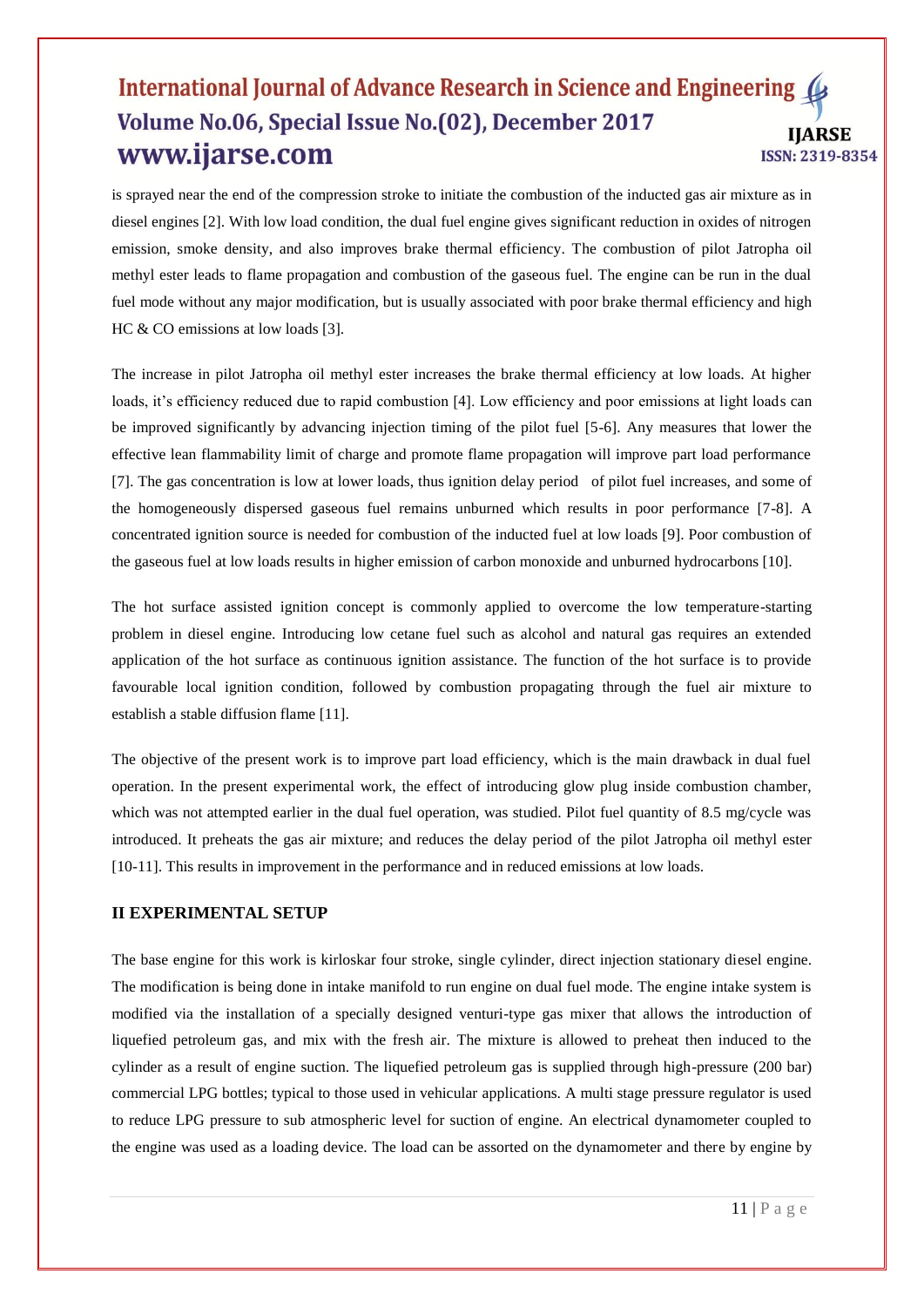switching on or off the load resistances. The technical specifications of engine and dynamometer are listed below in Table1.

Fuel consumption was measured with the help of a digital stopwatch and burette for JOME whereas mass flow rate of gaseous fuel is measured using a specially-designed Pitot-tube connected to a low pressure transducer having a maximum range of one inch of water. The pressure transducer converts the measured pressure to an analogue electrical signal, which is further manipulated via digital multi meter with computational functions, to be presented in the units of mass flow rate. The gaseous fuel, before entering the engine cylinder, passes through a small tank to damp the pressure fluctuation resulting from the engine suction.

AVL Di gas analyzer is used to record engine emission parameters like HC, NOx, CO etc. AVL smoke meter is used for measurement of engine smoke. All the instruments used in the test rig were of standard quality and the error within the permissible range. Detailed specification of test rig is mentioned in table 2. The engine trial was conducted as specified in IS: 10,000 and engine operated at no load, 20, 40, 60, 80 and 100% load condition.

| <b>Engine Specification</b>      |                                    |  |  |  |  |
|----------------------------------|------------------------------------|--|--|--|--|
| Make                             | Kirloskar oil Engine Ltd., India   |  |  |  |  |
| Model                            | DAF <sub>8</sub>                   |  |  |  |  |
| Rated Brake Power (bhp/kW)       | 8/5.9                              |  |  |  |  |
| Rated Speed (rpm)                | 1500                               |  |  |  |  |
| Number of Cylinder               | One                                |  |  |  |  |
| Bore X Stroke (mm)               | 95 X 110                           |  |  |  |  |
| <b>Compression Ratio</b>         | 17.5:1                             |  |  |  |  |
| Cooling System                   | Air Cooled (Radial Cooled)         |  |  |  |  |
| <b>Lubrication System</b>        | <b>Forced Feed</b>                 |  |  |  |  |
| Cubic Capacity                   | 0.78L                              |  |  |  |  |
| <b>Starting</b>                  | Hand Start with cranking handle    |  |  |  |  |
| <b>Dynamometer Specification</b> |                                    |  |  |  |  |
| Manufacturer                     | Kirloskar Electric Co. Ltd., India |  |  |  |  |
| Dynamometer Type                 | Single phase, 50 Hz, AC alternator |  |  |  |  |
| <b>Rated Output</b>              | 5 KVA @ 1500 rpm                   |  |  |  |  |
| <b>Rated Voltage</b>             | 230 V                              |  |  |  |  |
| <b>Rated Current</b>             | 32.6A                              |  |  |  |  |

**Table 1** Technical specification of the engine and the alternator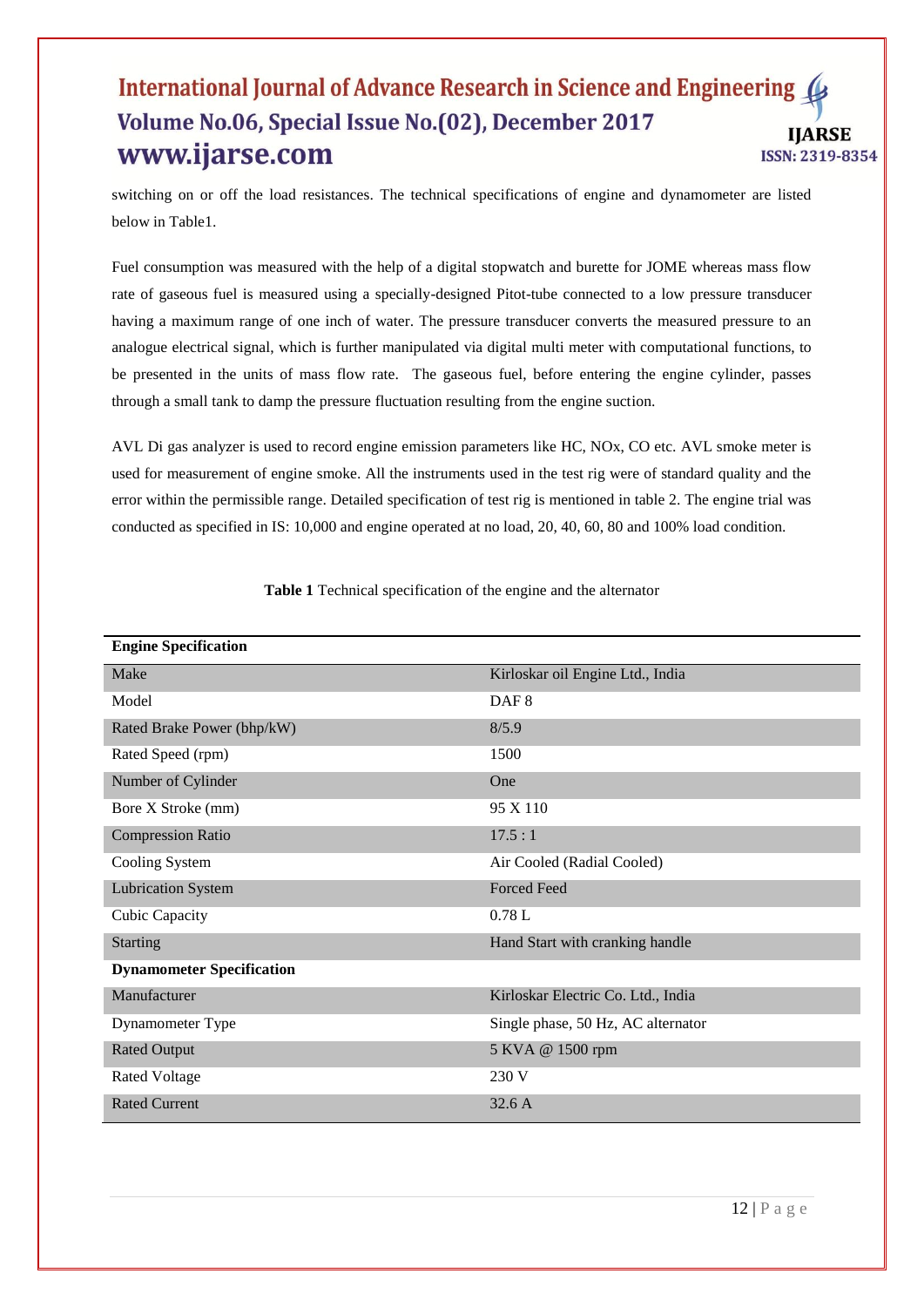

## **Figure 1 Schematic diagram of experimental test rig setup.**

| AVL Di Gas Analyser |                        |                   |                  |                    |             |  |
|---------------------|------------------------|-------------------|------------------|--------------------|-------------|--|
| S.No.               | <b>Instrument Name</b> | Measurement       | Resolution       | Measurement        | Percent     |  |
|                     |                        | Range             |                  | Technique          | Uncertainty |  |
| 1                   | Carbon Monoxide        | $0 - 10$ % volume | $0.01\%$ Volume  | Non dispersive     | $0.2\%$     |  |
|                     |                        |                   |                  | infra-red sensor   |             |  |
| $\overline{2}$      | Hydrocarbons           | $0 - 20,000$ ppm  | 1 ppm            | Flame ionization   | $0.2\%$     |  |
|                     |                        | Volume            |                  | detector - FID     |             |  |
| 3                   | Oxides of              | $0 - 5,000$ ppm   | 1 ppm            | $Chemi -$          | $0.2\%$     |  |
|                     | Nitrogen               | Volume            |                  | luminescence       |             |  |
|                     |                        |                   |                  | principle, electro |             |  |
|                     |                        |                   |                  | chemical sensor    |             |  |
| $\overline{4}$      | <b>AVL SMOKE</b>       | $0 - 100 %$       | $\pm$ 1 % Volume | Hatridge principle | 0.1%        |  |
|                     | <b>METER</b>           |                   |                  |                    |             |  |

#### **Table 2 Test rig specification**

## **III RESULTS AND DISCUSSION**

The results obtained in the dual fuel operation are compared to Jatropha oil methyl ester; and are presented.

#### **3.1. Brake Thermal Efficiency**

The variation of brake thermal efficiency against load is shown in Figure 2. The dual fuel mode of operation improves the efficiency by 2% up to full load. Brake thermal efficiency ranges from 14.6 % to 34.7% in the case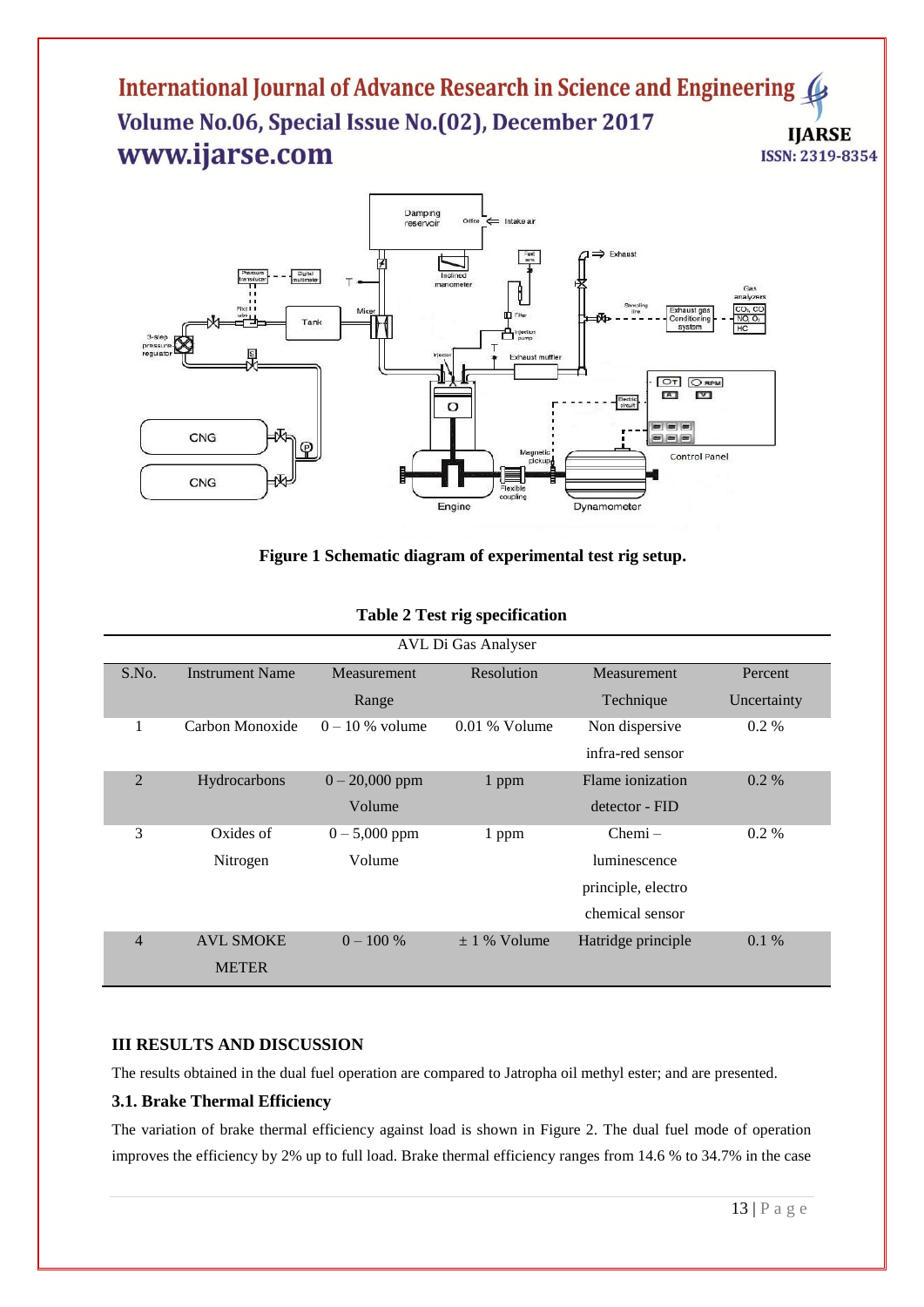of dual fuel mode of operation. This may be reduction in delay period of pilot diesel and an increase in the mixture temperature. The brake thermal efficiency for Jatropha oil methyl ester varies from 16.1 % to 32.3 %.



**Figure 2 .Variation of brake thermal efficiency with load**

## **3.2. HC and CO Emissions**

Figure 3 shows the variation of hydrocarbon emission against load. The dual fuel mode of operation, it ranges from 11.9 g/kWh to 1.9 g/kWh, and for h.



## **Figure 3. Variation of HC with load**

Reduction in delay period of pilot Jatropha oil methyl ester, increase in pre flame reaction near the injector due to high temperature of gas air mixture which cause the increase in HC.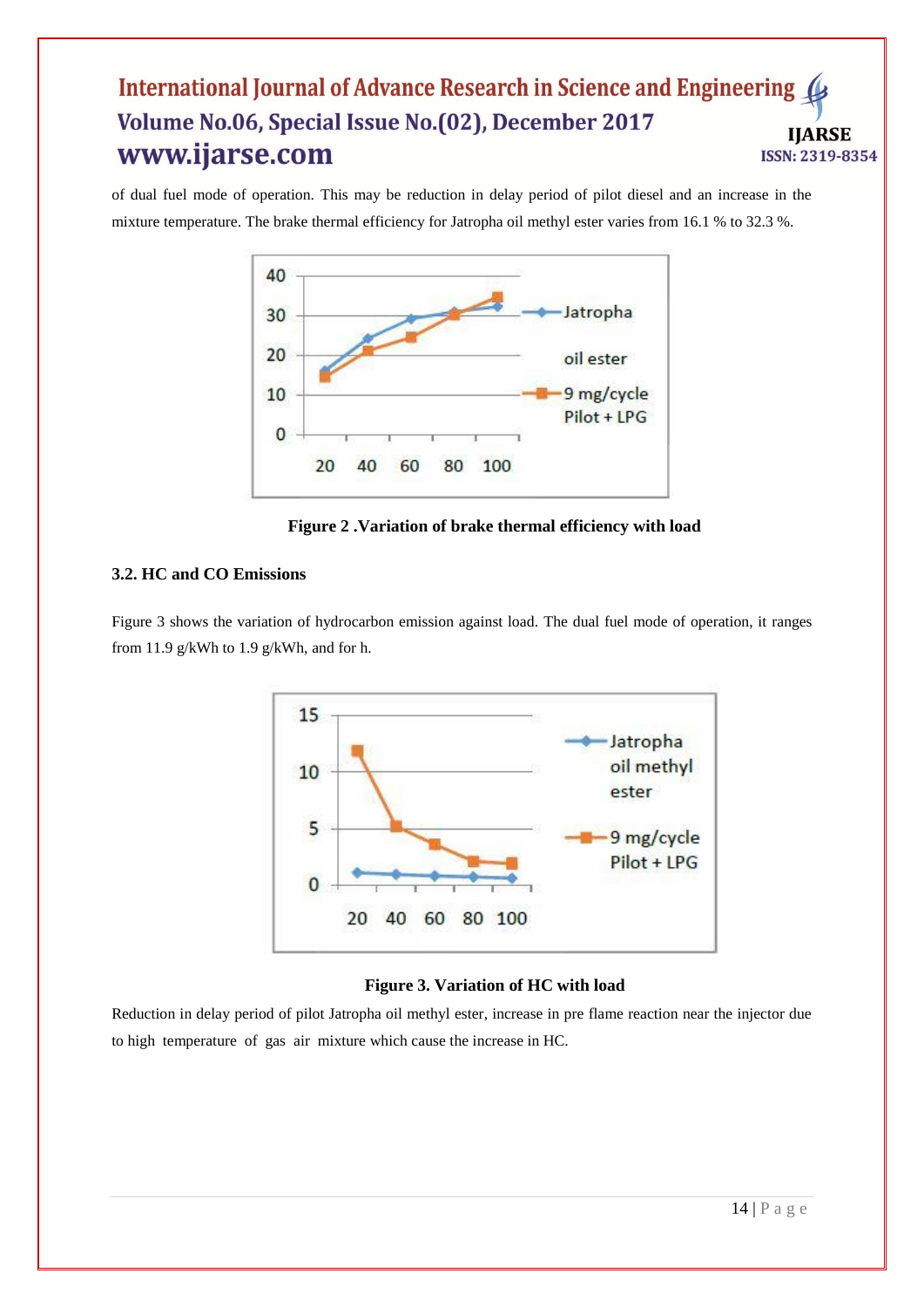

**Figure 4 .Variation of CO with load**

The variation of CO emissions against load is shown in Figure 4. The CO emission is increased throughout the engine operation in the dual fuel mode in comparison to simple biodiesel fuel mode of operation. It ranges from 0.98 g/kWh to 0.2 g/kWh whereas in the case of Jatropha oil methyl ester fuel mode of operation, it ranges from 0.19 g/kWh to 0.14 g/kWh. The reason for higher emission is the increased mixture temperature, which creates local turbulence and increase in flame velocity.

#### *3.***3. NOx Emission**

The variation of NOx emission with load is shown in Figure 5. It increases marginally in the case dual fuel mode in comparison to Jatropha oil methyl ester fuel mode of operation. It ranges from 3.1 g/kW h to 2.7 g/kW h, whereas in the case of Jatropha oil methyl ester fuel mode of operation, it varies from 7.4 g/kW h to 5.8 g/kWh. The primary fuel forms a homogeneous mixture, and it leads to complete combustion and rise in the peak pressure resulting in high temperature inside the engine during combustion, and it increases the possibility of NOx formation.



Figure 5. Variation of NOx with load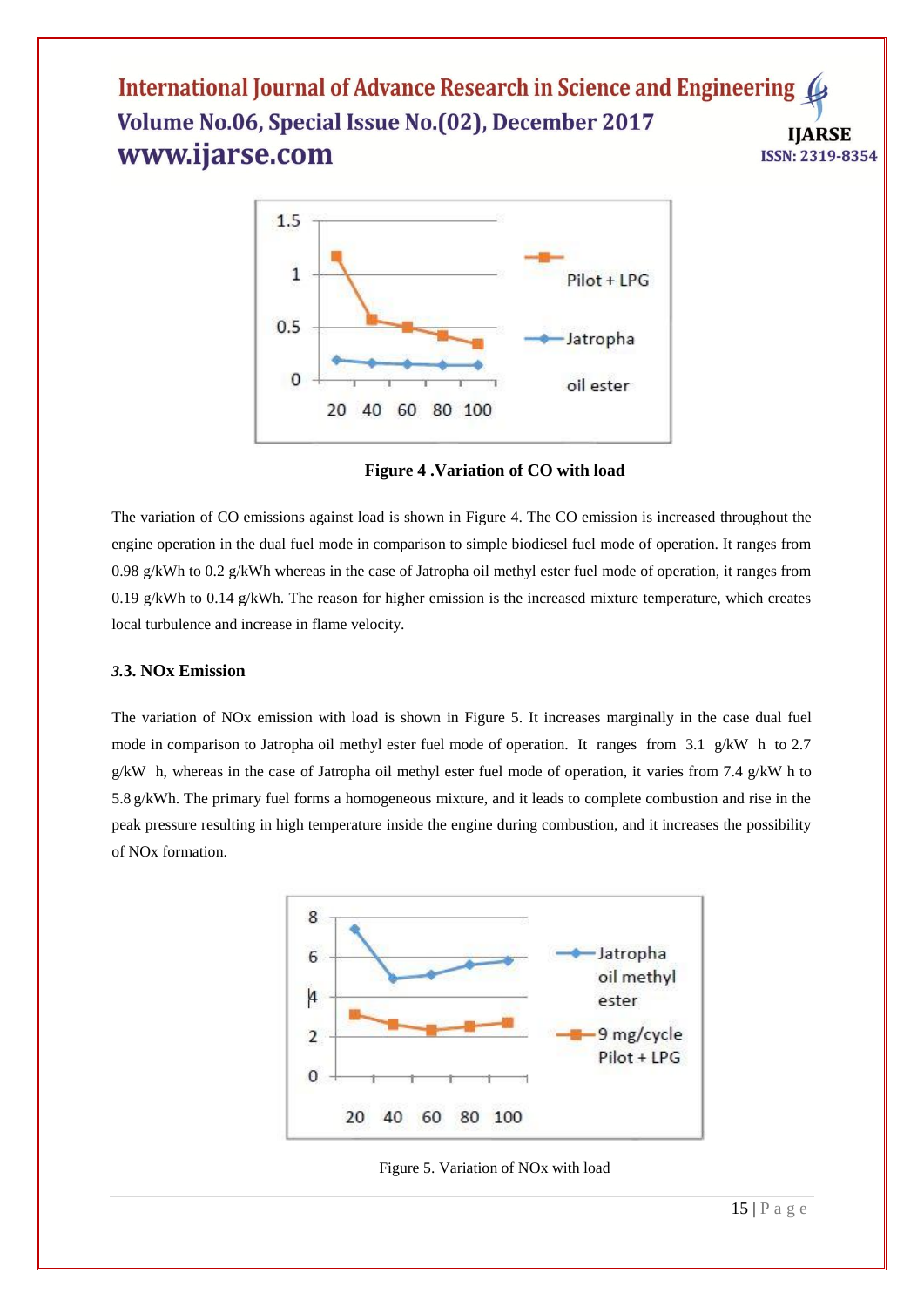# **IV CONCLUSIONS**

The following conclusions are drawn based on the experimental investigation:

- The dual fuel mode shows an improvement of 2% in brake thermal efficiency at full loads compared to diesel fuelled engine of operation, with no appreciable change at intermediate loads.
- HC and CO emissions are increased by 69% and 50% in the dual fuel mode of operation compared to Jatropha oil methyl ester fuelled engine.
- The dual fuel operation improves the combustion. It shows higher peak heat release rate, compared to Jatropha oil methyl ester fuel operation.
- The peak pressures are higher in dual fuel operation in the entire load range when compared to Jatropha oil methyl ester fuel operation.
- In general assistance improves the part load performance in dual fuel engine with a significant reduction in emissions

#### **REFERENCES**

- [1] BB, Sahoo N, Saha UK., Effect of engine parameters and type of gaseous fuel on the performance of dualfuel Sahoo gas diesel engines—a critical review, Renew Sustain Energy Rev 2009, 13,1151–84.
- [2] D.T. Hountalas, R.G. Papagiannakis, Development of a simulation model for direct injuction dual fuel Diesel-natural gas engine, SAE Transactions, 2000-01-0286, 2000.
- [3] Saleh HE, Effect of variation in LPG composition on emissions and performance in a dual fuel diesel engine, Fuel 2008; 87(13–14):3031–9.
- [4] Korakianitis T, Namasivayam AM, Crookes RJ, Hydrogen dual-fuelling of compression ignition engines with emulsified biodiesel as pilot fuel, Int J Hydrogen Energy 2010, 35 (24):13329-44.
- [6] G.H. AbdAlla, H.A. Soliman, O.A. Badr, M.F. Abd Rabbo, Effect of injection timing on the performance of a dual fuel engine, Energy Conversion and Management, Vol. 43, No.2, 2002, 269-277.
- [7] G.H. AbdAlla, H.A. Soliman, O.A. Badr, M.F. Abd Rabbo, Effect of pilot fuel quantity on the performance of a dual fuel engine, Energy Conversion and Manageement, Vol. 41, No.6, 2000, 559-572.
- [8] H. Raheman, A.G. Phadatare, Diesel Engine Emissions and Performance from Blends of Jatropha Methyl Ester and Diesel, Biomass and Bioenergy 2004.. 27:393-397.
- [9] Gvidonas Labeckas, The Effect of Rapeseed Oil Methyl Ester on Direct Injection Diesel Engine Performance and Exhaust, Energy conversion and Management, 47, 2006, 1954-1967.
- [10] N.K. Miller, G. Nagarajan, S. Renganarayanan, LPG fueled diesel engine using diethyl ether with exhaust gas recirculation, International Journal of Thermal sciences, Vol. 47, No. 4, 2008, 450 - 457.
- [11] M.P. Poonia, Experimental investigation of the factors affecting the performance of a LPG-Diesel dual fuel mode, SAE Transactions, 1999-01-1123, 1999.